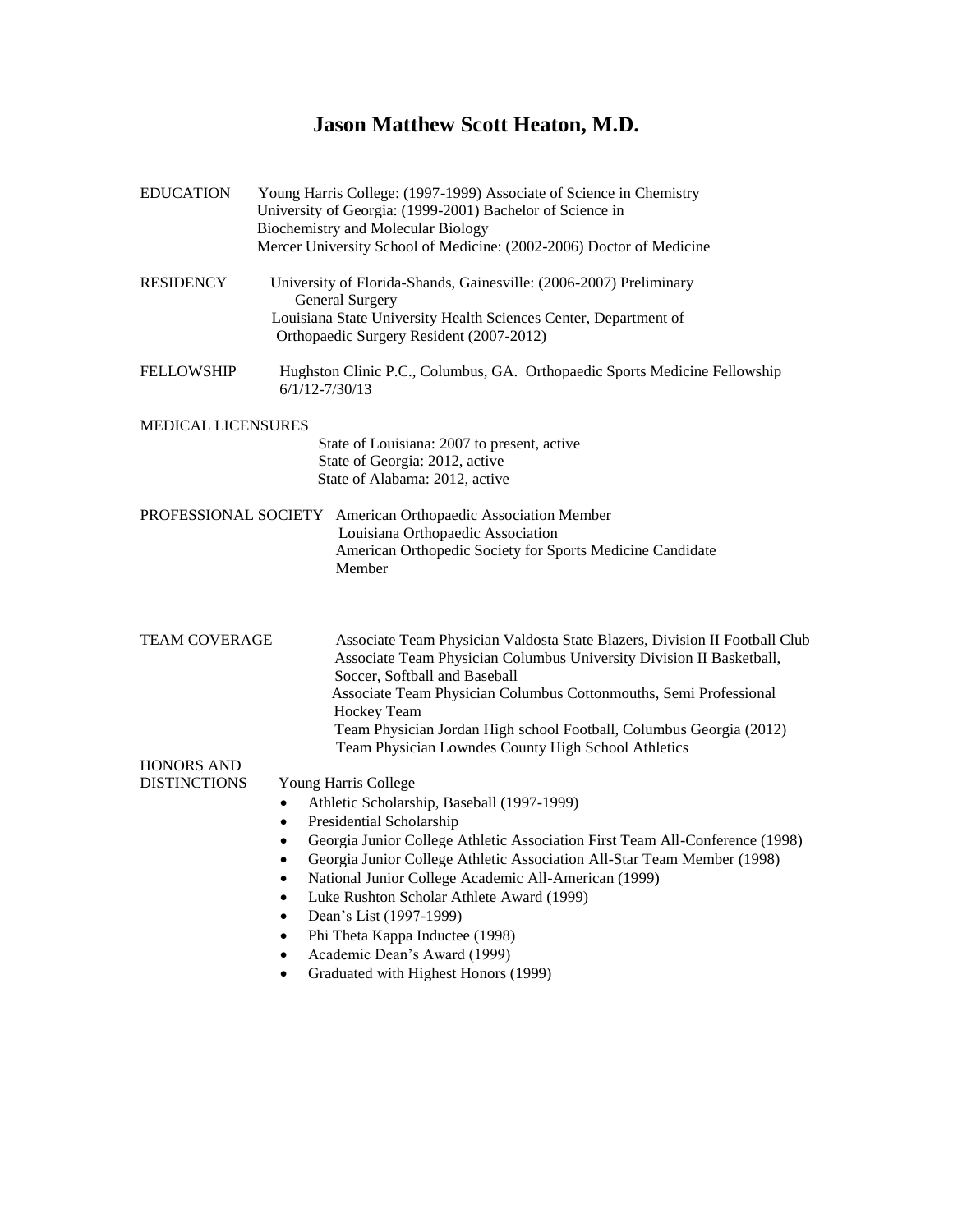University of Georgia

- Dean's List (1999-2001)
- Graduated Magna Cum Laude (2001)

LSU Orthopaedic Surgery

- LSU Health Sciences Center Department of Orthepaedic Surgery- Chief Resident 2011-2012
- AAOS AOA Leadership Member (2011)
- LSU Trauma Committee Member

RESEARCH **LSU Health Shreveport** Louisiana Orthopaedic Association Poster Presentation: Measurement of Pullout Strengths of Non-cannulated Screws as a Function of Pilot Hole Diameters and Substrate Density

> Shahrdar, Cambize, Heaton M. Experience with the Durom Acetabular Cup. A Retrospective Comparative Review –submitted for publication

# **Mercer University School of Medicine**

### Publications:

N.L. Henson, **M.L. Heaton**, et al. **Karyotypic analysis of adult pluripotent stem cells.** Histology and Histopathology Cellular and Molecular Biology (2005) 20: 769- 784.

Young HE, Duplaa C, Katz R, Thompson T, Hawkins KC, Boev AN, Henson NL, **Heaton M**, et al. **Adult-derived stem cells and their potential for tissue repair and molecular medicine.** J Cell Molec Med 9:753-769, 2005.

#### Research paper:

Community Needs Assessment of Franklin and Hart counties in Georgia in regards to access to primary healthcare.

## **CONFERENCES**

 Georgia Internal Medicine Annual Conference (2005) AO Basic Principles and Techniques of Operative Fracture Management Course (2008) Dallas Short Course: Prosthetics and Orthotics (2008) Orthopaedic Trauma Association Basic Fracture Course (2009) AO Advanced Fracture Management Course (2011) AOA Annual Leadership Meeting (2011)

# CLUBS AND

LEADERSHIP English/Math tutor (1997-1999) Baseball camp instructor (1999) Christian Medical Association member (2002-2005) Pediatric Club Member (2002-2005)